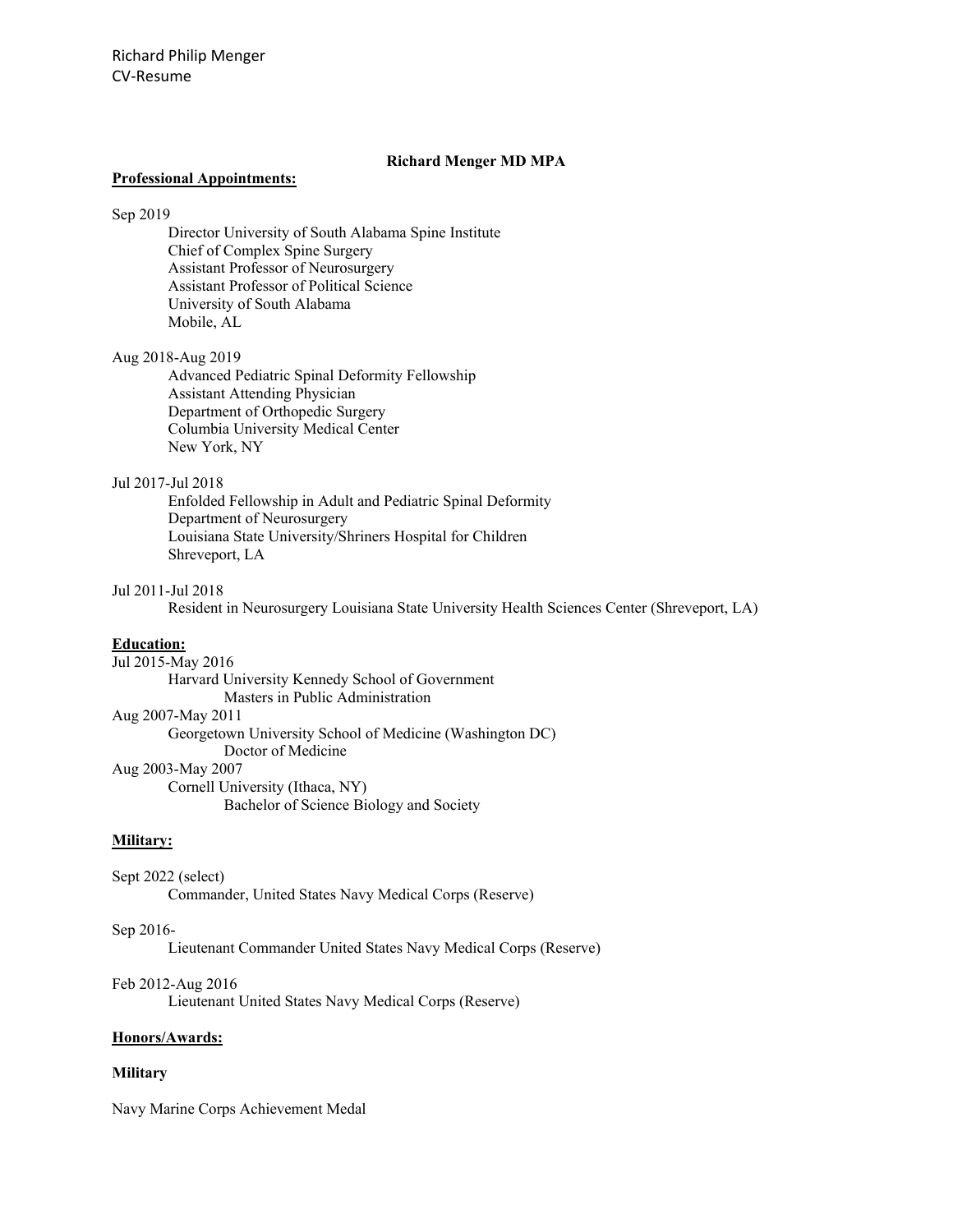Richard Philip Menger CV-Resume

National Service Defense Ribbon Global War on Terrorism Service Medal Humanitarian Service Medal Military Outstanding Volunteer Medal Armed Forces Reserve Medal (M Device) COVID 19 Warrior Award

### **Neurosurgery/Spine Surgery**

| Emerging Leader United Way of Southwest Alabama                                                    |
|----------------------------------------------------------------------------------------------------|
| Mobile Alabama "40 under 40"                                                                       |
| Becker's Spine Review "Spine Surgeon Leader to Know"                                               |
| North American Spine Society "20 under 40" Spine Surgeon 2019 Recipient                            |
| Scoliosis Research Society Meeting Scholarship for Residents and Fellows                           |
| Honorable Mention Highest Scoring Abstract, 2019 Spine Safety Summit Paper 1                       |
| Honorable Mention Highest Scoring Abstract, 2019 Spine Safety Summit Paper 2                       |
| AEGIS Spine Socioeconomic Research Grant                                                           |
| 2 <sup>nd</sup> Place Electronic Poster Socioeconomic Section, 2018 AANS Annual Scientific Meeting |
| Woodard Research Prize, 2017 Intercontinental Woodard Research Symposium                           |
| OrthoPediatrics Scoliosis Research Society Annual Meeting Scholarship                              |
| John Jackson MD Research Award, 2016 Louisiana State Neurosurgical Society Annual Meeting          |
| Council of State Neurosurgical Society Socioeconomic Fellowship                                    |
| 2 <sup>nd</sup> Place Electronic Poster Socioeconomic Section, 2015 AANS Annual Scientific Meeting |
| Congress of Neurological Surgeons Developmental Committee Leadership Fellow                        |
| John Jackson MD Research Award, 2015 Louisiana State Neurosurgical Society Annual Meeting          |
| 2 <sup>nd</sup> Place Electronic Poster Socioeconomic Section, 2014 AANS Annual Scientific Meeting |
| American College of Surgeons, Medical Student Research Award, PA Committee on Trauma               |
|                                                                                                    |

### **Harvard University Kennedy School of Government**

Jul 2015-2016 Harvard University Hale Champion Public Service Fellow *Merit based full tuition scholarship with stipend at the Kennedy School of Government*

### **Georgetown University School of Medicine**

Aug 2007-2011 Georgetown University School of Medicine Doctor of Medicine *cum laude* Barbara S. Bregman Ph.D Neuroscience Graduation Award Alpha Omega Alpha Honor Society President Military Medicine Student Interest Group

### **Cornell University**

May 2003- 2007 Bachelor of Science *cum laude* Dean's List Cornell University Rugby Football Club

#### **Leadership/Service/Research Experience**

| Oct 2021  | Scoliosis Research Society Growing Spine Committee                                             |
|-----------|------------------------------------------------------------------------------------------------|
| Jul 2021- | Naval Mobile Construction Battalion 27 <sup>th</sup> (NMCB 27), Battalion Surgeon, Gulfport MS |
| Apr 2021- | US Navy Training In Medical Specialties Specialty Leader                                       |
| Aug 2020- | North American Spine Society Appointment: Political Engagement Committee (3 year term)         |
| Aug 2020- | North American Spine Society Appointment: Section on Spinal Deformity (3 year term)            |
| Aug 2020  | USA Health Peer Review Committee                                                               |
| Aug 2019  | USA Health Operating Room Safety and Efficiency Committee                                      |
| Jun 2019- | Research Objectives and Common Data Elements for DCM (RECODE) consortium member                |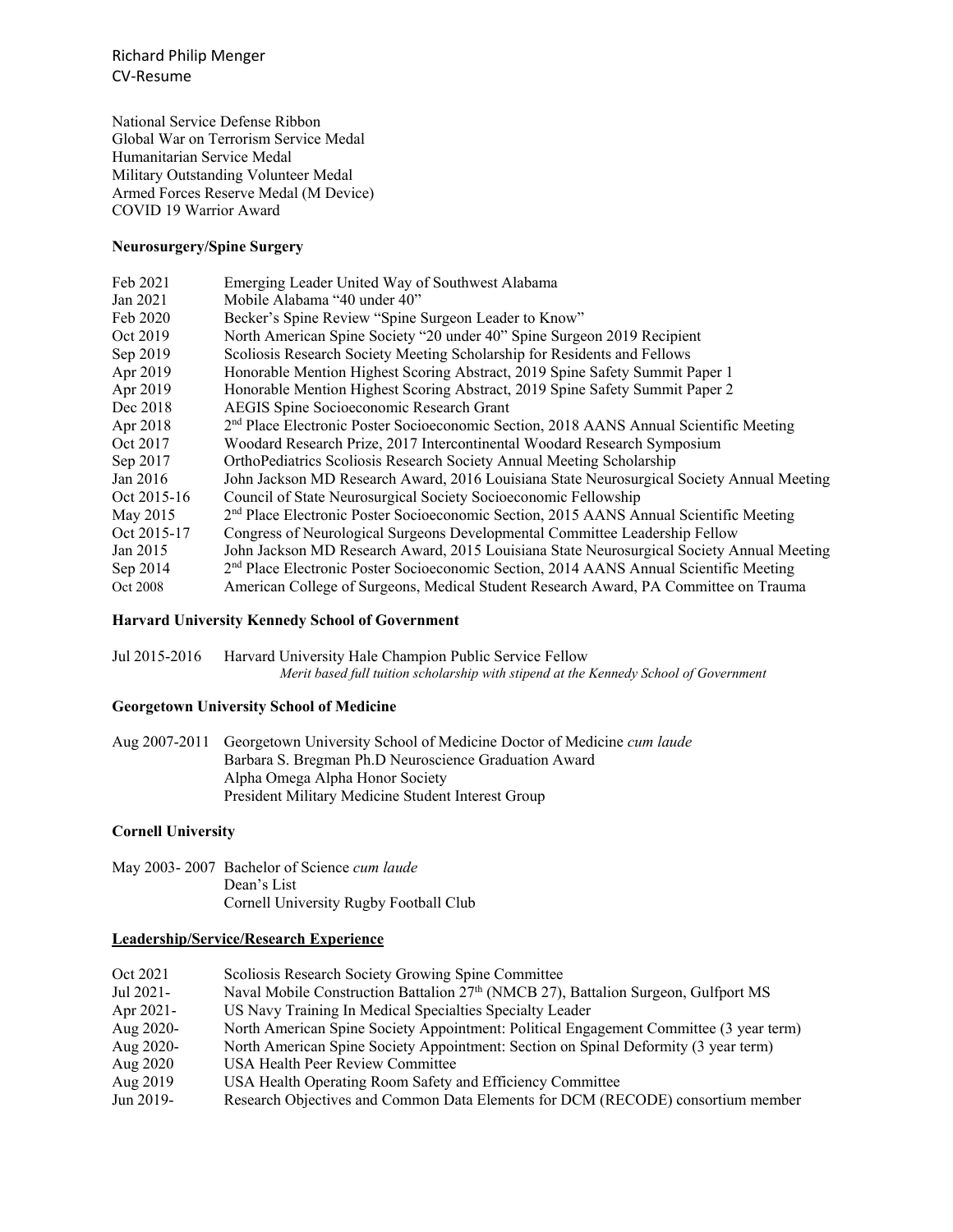| Apr 2019-      | CSNS Communication and Education Committee Vice Chairman                                   |
|----------------|--------------------------------------------------------------------------------------------|
| Apr 2019-      | AANS Appointee to the CSNS/AANS Caucus                                                     |
| Feb 2019-      | AANS/CNS Neurosurgery Blog Health Policy Editor                                            |
| Aug 2018-19    | Post-Doctoral Orthopedic Research Fellow, Columbia University Medical Center, New York, NY |
| Oct 2015-17    | Congress of Neurological Surgeons Developmental Committee                                  |
| Oct 2015-      | Council of State Neurological Societies (CSNS) Medicolegal and Medical Directors Committee |
| Jun 2014       | American Association of Neurological Surgeons Science of Neurosurgical Practice Course     |
| Sep 2010       | NASA-Johnson Space Center Aerospace Medicine Research Rotation: PI: Sharmi Watkins         |
| Jun-Aug $2008$ | Trauma Research Fellow Hospital University of Pennsylvania: PI: Carrie Sims MD             |
| Jul-Aug $2007$ | Underwater Research Shoals Marine Biology Maine (scuba diving) PI: James Coyer PhD.        |

# **Organizational Membership**

Scoliosis Research Society (candidate member) North American Spine Society Congress of Neurological Surgeons American Association of Neurological Surgeons Council of State Neurosurgical Societies Association of Military Surgeons of the United States

## **Policy Experience:**

| Mar 2019-         | <b>Foundation for Economic Education-Faculty network member</b>     |
|-------------------|---------------------------------------------------------------------|
| Jan - Apr 2019    | <b>National Review Institute-Regional Fellow</b>                    |
| Aug-Jul 2019      | Manhattan Institute-Young Leaders Circle                            |
| Aug 2018-         | <b>Neurosurgical Advancement Foundation LLC-Co-founder</b>          |
| Jun $2016 - 2021$ | <b>American Enterprise Institute-Enterprise Club</b>                |
| Jun-Aug $2005$    | <b>National Strategies Incorporated-Research lobbyist intern</b>    |
| Jun-Aug-2005      | <b>Cornell-In-Washington Program</b> -Domestic study abroad student |

## **Extracurricular/Hobbies/Interests:**

Spending as much time as possible with family Sailing rugby, ice hockey, college sports

## **Textbook:**

**Menger R**, Storey C, Nanda A. *The Business, Policy, and Economics of Neurosurgery.* (330 pages.)Lulu Press Inc. June 30, 2018.

## **Media:**

- 1. **Menger R** (2021, Aug) "Safety in Spine Surgery" The Doctor Is In Segment" *WKRG News 5 Mobile AL*
- 2. **Menger R** (2021, Mar) **"**Seeing New York Covid Deaths Left Me Grateful For Life" Interview article. Al.com
- 3. **Menger R** (2020, May) "Hometown Hero: Richard Menger Shout Out" DVIDS: Department of Defense
- 4. **Menger R** (2020, Feb) Television Interview. "Ways to keep your back healthy" *Fox 10 News*
- 5. **Menger R** (2019, Oct) Podcast. Neurosurgery, Health Policy, and the Free Market: A Conversation with Richard Menger. *The Accad and Koka Report*
- 6. **Menger R** (2019, Oct) Television Interview. "USA Health's Complex Spine Center." *Fox 10 News*
- 7. **Menger R** (2019, Sep) Podcast. Are Non-profit Hospitals Making a Killing? A Discussion with Dr Richard Menger. *Paradocs*
- 8. **Menger R** and Batjer H. (2016, Apr) Podcast Concussions and Rugby. *Journal of Neurosurgery.*

## **Peer-Reviewed Published Manuscripts:**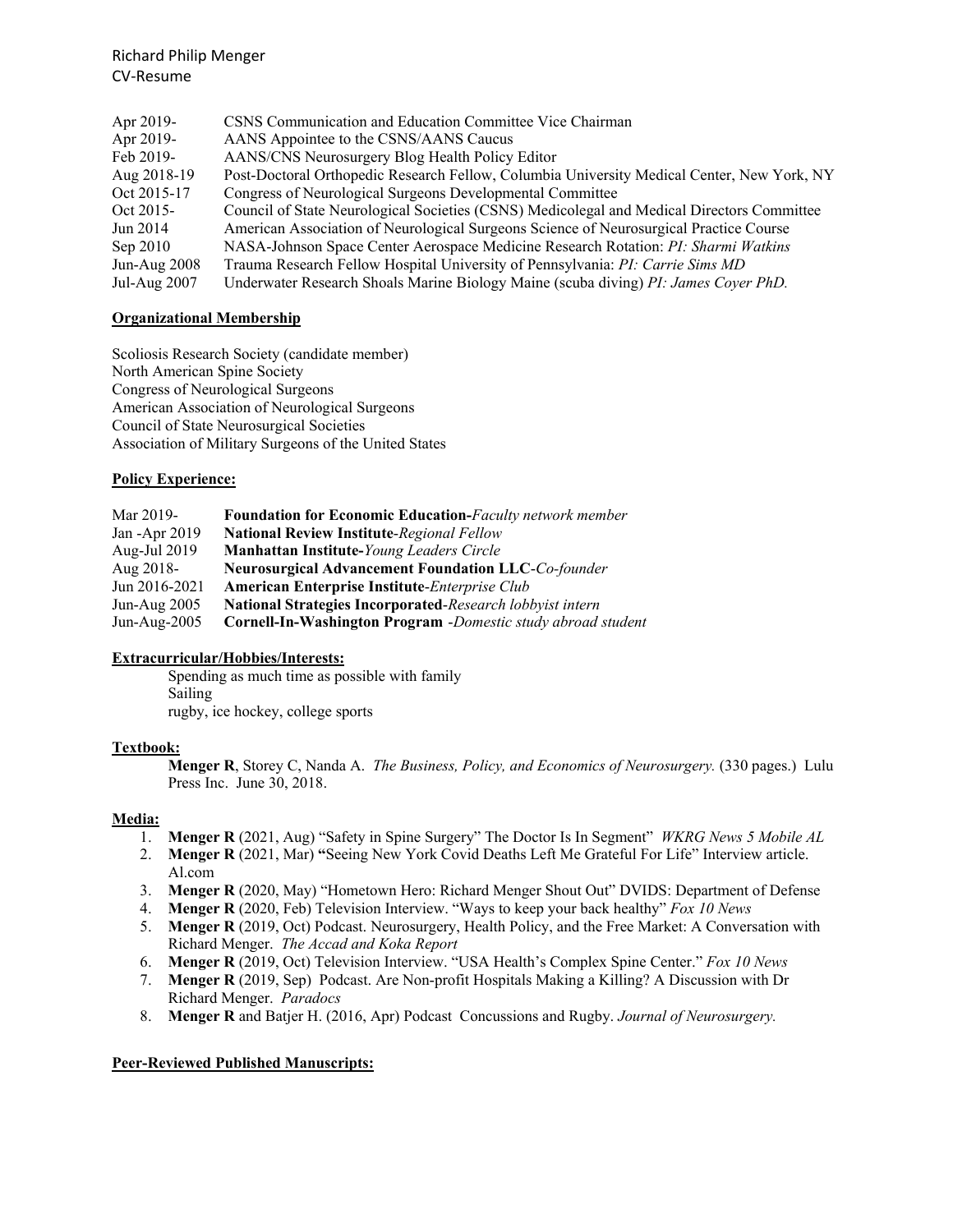- 1. Lai C, Cerpa M, Zuckerman S, **Menger R,** Lenke L. L5 Vertebral Column Resection for Correction of Severe Lumbar Hyperlordosis and Pelvic Anteversion in an Adolescent With Prior Myelomeningocele Repair and Lumbar Fusion: Case Report. *Operative Neurosurgery* 2021 Jul 15
- 2. **Menger R,** Valerio I. Neurological Manifestations of Covid-19 Within the Intensive Care Unit During a Military Deployment for the Early Pandemic Surge in New York City. *Cureus.* 2021 Mar 12
- 3. **Menger R**, Park P, Bixby E, Marciano G, Cerpa M, Roye D, Roye B, Vitale M, Lenke L. Complications in Ambulatory Pediatric Patients with Non-idiopathic Spinal Deformity Undergoing Fusion to the Pelvis Using the Sacral-alar-iliac Technique Within 2 years of Surgery. *Journal of Neurosurgery: Pediatrics*. 2021 Apr 30
- 4. LeFever D, Esfahani D, Kandregula S, Trosclair K, Demand A, Vega A, Stacy J, Hussein N, Dossani R, Pendharkar A, **Menger R**, Kosty J, Mazzola C, Agarwal N, Kimmell K, Rosenow J, Cozzens J, Schirmer C, Guthikonda B. The Medical Legal Environment In Neurosurgery: An Informative Overview of the States of Litigation and Distinct Challenges. *World Neurosurgery.* 2021 Jul; 15: 370-374
- 5. Kim D, Boyd E, Boyd T, Granger H, **Menger R**. Severe Hypotension with Loss of Motor Evoked Potentials During Cervical Surgery Prompting Immediate Cardiovascular Resuscitation. *Surgical Neurology International* 2021 Jun 14:281
- 6. Kandregula S, LeFever D, Trosclair K, Savardekar A, **Menger R,** Agarwal N, Kimmell K, Mazzola C, Cozzens J, Rosenow J, Schirmer C, Guthikonda B, "There has got to be a better way" Global Perspectives of Medicolegal Environment and Neurosurgical Socioeconomics. *World Neurosurgery*. 2021 Jul 15: 341- 347
- 7. Bixby E, Skaggs K, Marciano G, Simhon M, **Menger RP**, Anderson R, Vitale M. Resection of Congenital Hemivertebra In Pediatric Scoliosis: the experience of a two-specialty surgical team. Journal of Neurosurgery: Pediatrics. 2021 Jul 2: 1-10
- 8. Agarwal N, Youngerman B, Kaakji W, Smith G, McGregor J, Powers C, Guthikonda B, **Menger R.** Schirmer C, Rosenow J, Cozzens J, Kimmell K. Optimizing Medical Care Via Practice Guidelines and Quality Improvement Initiatives. World Neurosurgery. 2021 Jul 15 375-379
- 9. Agarwal N, Casillo S, Simonds G, Wakefield A, Phelps J, Linskey M Bell R, Zalatimo O, Akbari S, Decker M, Benko M, Harrah C, Wang V, Guthikonda B, Kimmell K, **Menger R**, Rosenow J, Cozzens J. Socioeconomic Implications of Professional Relationships within Modern Care Delivery Systems. *World Neurosurgery* 2021 Jul 15: 353-363
- 10. Ravindra V, Dunn G, Belverud S, Carroll C, Zuckerman S, **Menger R**, Malone D, Cooke J, Porensky P, Klugh A, Gilhooly J, Tomlin J, Bell R, Ideka D. US Neurosurgical Response to COVID-19: Forging a Path Toward Disaster Preparedness, Mil Med. 2021 May 3
- 11. Pieters T, Susa S, Agarwal N, Guthikonda B, **Menger R**, Schirmer C, Cozzens J, Steinmetz M, Rosenow J, Kimmell K. Credentialing, Certification, and Peer Review Essentials for the Neurosurgeon. *World Neurosurgery*. 2021 Jul 15; 364-369
- 12. DiGiorgio A, **Menger RP** Commentary: An Analysis of Medicare Reimbursement for Neurosurgeon Office Visits 2010 Compared to 2018. *Neurosurgery* 2021 Jul 15; 89
- 13. Lazzari Z, Aria K, **Menger R**. Neurosurgery and Spinal Adaptations in Spaceflight; A literature review. Clinical Neurology and Neurosurgery. 2021 Aug;207
- 14. **Menger R**, Youngerman B, Dossani R, Gozik J, Tenny S, Cozzens J, Agarwal N, Guthikonda B, Kimmell K, Schirmer C, Rosenow J, Tumialan L. Neurosurgery Billing and Reimbursement in 2021. *World Neurosurgery. 2021 Jul 15:348-352*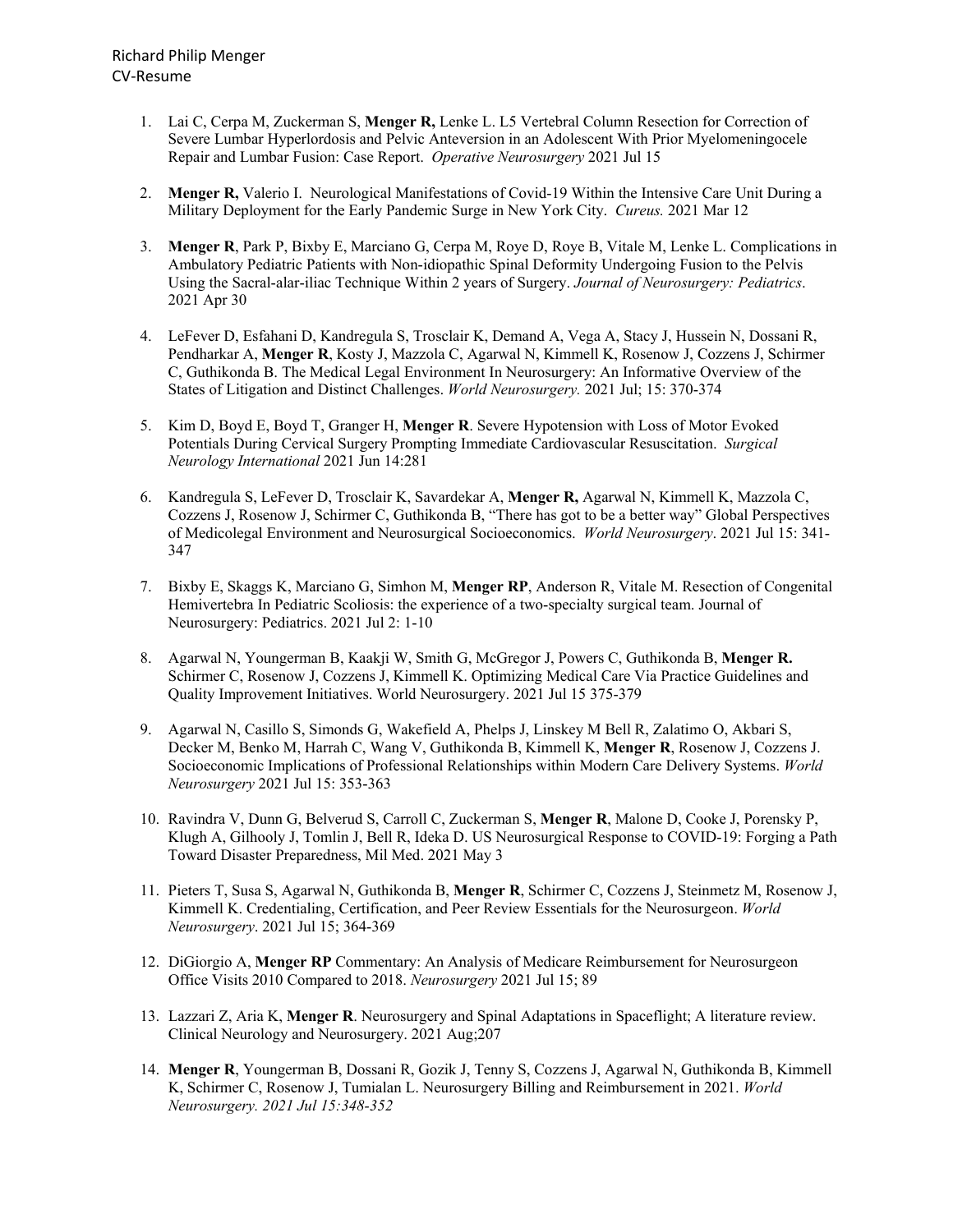- 15. LeFever D, Kelly P, Zuckerman S, Agarwal N, Guthikonda B, Kimmel K, Schirmer C, Rosenow J, Cozzens J, Orrico K, **Menger R.** *World Neurosurgery. 2021 Jul;15:380-385*
- 16. **Menger R,** Park P, Marciano G, Bixby E, Cerpa M, Roye D, Roye B, Vitale M, Lenke L. Ambulatory Capacity Following Fusion to the Sacrum with Pelvic Fixations in Pediatric Spinal Deformity Patients. *Spinal Deformity. 2021 Mar;9 (2): 491-499*
- 17. LeFever D, Demand A, Kandregula S, Vega A, Hobley B, Paterson S,Trosclair K, **Menger R**, Kosty J, Guthikonda B. Status of Current Medicolegal Reform in the United States; a neurosurgical perspective. *Neurosurgical Focus.* 2020 Nov;49 (5): E5
- 18. DiGiorgio A, Nathan J, **Menger R**. Finding Our Voice: US Neurosurgeons in Administration and Advocacy World Neurosurgery. 2020 Nov 143: 70-72
- 19. **Menger R**, Esfahani D, Heary R, Ziu M, Mazzola C, LeFever D, Origitano T, Barnes T, Cozzens J, Taylor S. Contract Negotiation for Neurosurgeons: A Practical Guide. *Neurosurgery. 2020 Sep 15; 87 (4):614-619*
- 20. **Menger R**, Shaw T, Bunch J, Barry J, Marciano G, Menger A, Lenke L, Vitale M. Healthcare Lobbying, Political Action Committees, and Spine Surgery. *Spine Dec 15;45(24):1736-1742*
- 21. Baum G, Ha A, Cerpa M, Lin J, Osorio J, **Menger R**, Morr S, Leung E, Lehman RA, Zeeshan S, Lenke LG.Does the Global Alignment and Proportion Score Overestimate Mechanical Complications After Adult Spinal Deformity Correction? *Journal of Neurosurgery Spine 2020 Oct 2*
- 22. **Menger R**, Lin J, Cerpa M, , Lenke LG. Epidural Hematoma Due to Gardner-Wells Tongs Placement During Pediatric Spinal Deformity Surgery. *Spine Deformity, Jul 2020*
- 23. Lin J, Osorio J, Baum G, **Menger R**, Reid P, Dyrszka M, Amorosa, L, Sardar Z, Mandigo C, Angevine P, Kelly M, Cerpa M, and Lenke L. A New Modular Radiographic Classification of Adult Idiopathic Scoliosis as an Extension of the Lenke Classification of Adolescent Idiopathic Scoliosis *Spinal Deformity* 2021, Jan
- 24. Dossani R, Karsy M, Waqas M, **Menger R**, Guthikonda B. A Survey of Applicant Views Regarding the Neurosurgical Fellowship Application Process. *World Neurosurgery*. 2020, Jul
- 25. **Menger R**, Lazzari Z, Nanda A Stepwise Retrieval of a Broken Pituitary Disc Rongeur. *Cureus* 2020, Jun
- 26. Thakur J, Wild E, **Menger R**, Hefner M, Adeeb N, Kalakot P, Nanda A. George Chance and Frank Holdsworth: Understanding Spinal Instability and the Evolution of Modern Spine Injury Classification Systems. *Neurosurgery* 2020, Jun
- 27. Jumah F, Atanassova T, Raju B, Rallo M, Narayan V, **Menger R**, Dossani R, Gupta G, Nanda A. *World Neurosurgery, 2020,* Sept
- 28. **Menger R,** LeFever D, Zuckerman S, Robbins J, Bell R. Analysis of Factors and Conditions Influencing Military Neurosurgery Recruitment and Retention. *Military Medicine*, 20 December 2019
- 29. **Menger R,** Wolf M, Thakur J, Nanda A, Martino A. Astronaut Michael Collins, Apollo 8, and the Anterior Cervical Fusion that Changed the History of Human Spaceflight. Journal of Neurosurgery Spine, 2019 Feb 22: 1-6
- 30. **Menger R**, Kelly P, Fernando S, Wolf M, Martino A. Rear Admiral (Astronaut) Alan Shepard: Meniere's Disease And the Race to the Moon. *Journal of Neurosurgery*, 2019 Feb 15: 1-7.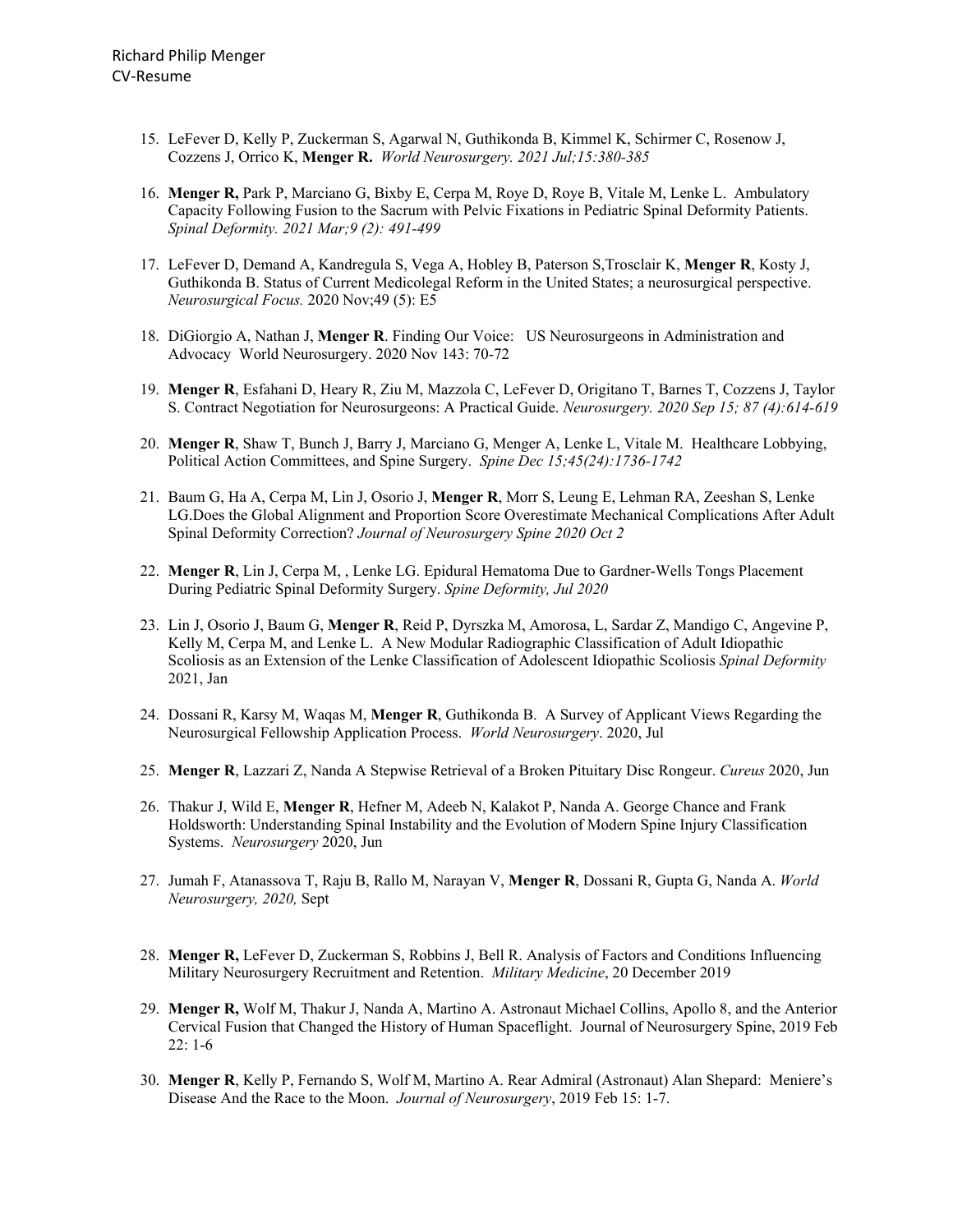- 31. **Menger R**, Barry J, Nanda A. Organized Neurosurgery's Political Involvement: Participation, Finances, and Politics. *Neurosurgery*, Volume 83, Issue 6, December 2018, Pages E257-E261.
- 32. **Menger R,** Mundell B, Robbins J, Letarte P, Bell R, in conjunction with Council of State Neurosurgical Societies and AANS/CNS Joint Committee of Military Neurosurgeons. The Impact of the Reserve Military Neurosurgeon: Practice, Community, and Service. *Neurosurgical Focus* 45 (6): E14, 2018
- 33. **Menger R**, Savardekar A, Farokhi F, Sin A. A Cost-Effectiveness Analysis of the Integration of Robotic Spine Technology in Spine Surgery. *Neurospine*. 2018/8.
- 34. Parks R, **Menger RP**, Zhang A, Sin A. Value Proposition to a Hospital of Obtaining 36-inch Standing Scoliosis Film Technology. *Cureus*. 10.7759/cureus.3044. 2018 Jul 24.
- 35. Thakur JD, Manzi B, Savardekar AR, Singh AR, Singh MP, **Menger R,** Nanda A. Commentary: Maximilian Sternberg (1863-1934): The Man Behind Sternberg's Canal and his Contribution to the Modern-Day Skull Base Anatomy and Neuroscience-Historical Vignette. *Neurosurgery.* 2018 Jun 11
- 36. **Menger RP,** Henfer MI, Savardekar AR, Nanda A, Sin A. Minimally Invasive Spine Surgery in the Pediatric and Adolescent Population: a case series. *Surgical Neurology International.* 2018 Jun 7
- 37. **Menger R**, Pennicooke B, Barnes T, Fouke S, Kissel P, Origitano T, Rak R, Zusman E, Cozzens J, Grande A, Toms S, Webb S, Taylor S. Impact of Hospital and Health System Mergers and Acquisitions on the Practicing Neurosurgeon: Survey and Analysis from the Council of State Neurosurgical Societies Medical Director's Ad-Hoc Representative Section. *Neurosurgery.* Available online March 14, 2018.
- 38. Kalakoti P, Sciubba D, Pugely A, McGirt M, Sharma K, Patra D, Phan K, Madhavan K, **Menger RP**, Notarianni C, Guthikonda B, Nanda A, Sun H. Impact of Psychiatric Comorbidities on Short-term Outcomes Following Intervention for Lumbar Degenerative Disc Disease. *Spine.* 2018 Feb 23.
- 39. Wolfson R, **Menger R**, Chu O, Sin A. Combined Surgical Oncology and Neurosurgery Approach for Resection of Sacral Chordoma. *Journal of the Louisiana State Medical Society*. Volume 170, Jan/Feb 2018.
- 40. **Menger R**, Connor D, Chan A, Jain G, Nanda A. Degree of Resection and Ki-67 Labeling Index for Recurrent Meningiomas. *Cureus*. 2017 Nov 3;9(11): e1820
- 41. **Menger R**, Robbins JW, Bell R. Military Neurosurgery Socioeconomic Data: Benefits, Challenges, and Opportunities. *Neurosurgery.* Available online 11/15/2017.
- 42. **Menger R**, Kalakoti P, Pugely A, Nanda A, Sin A. Adolescent idiopathic scoliosis: risk factors for complications and the effect of hospital volumes on outcomes. *Neurosurgical Focus*. October 2017. 43(4) E:3
- 43. Nixon M, **Menger RP**, Kalakoti P, Thakur J, Dossani R, Sharma K, Nanda A, Guthikonda B. Natalizumab Associated Primary Central Nervous System Lymphoma. *World Neurosurgery.* Available online 9/27/2016
- 44. **Menger R**, Kalakoti P, Hanif R, Ahmed O, Nanda A, Guthikonda B. A political case of penetrating cranial trauma: the injury of James Scott Brady. *Neurosurgery*. Available online 5/22/2017.
- 45. Thakur J, Storey C, Kalakoti P, Ahmed O, Dossani R, **Menger R**, Sharma K, Sun H, Nanda A. Early intervention in cauda equina syndrome associated with better outcomes: a myth or reality? insights from the nationwide inpatient sample database 2005-2011. *The Spine Journal*. Available online April 26, 2017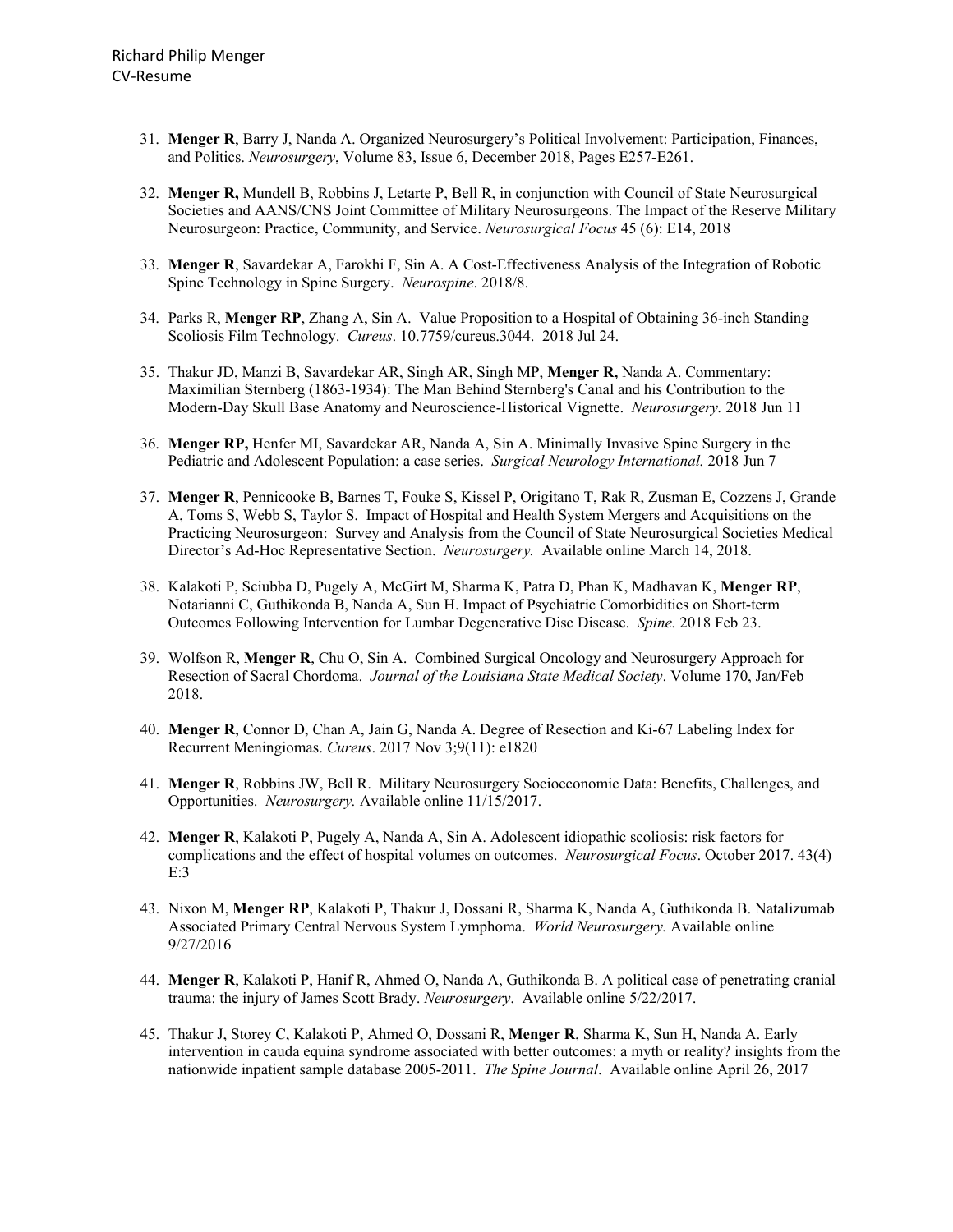- 46. **Menger RP**, Peyton WA, Hefner M, Nanda A, Cuellar H Economic Outcomes of the Addition of Fluoroscopic Guidance to the Lumbar Puncture Procedure: A Call for Standardized Training. *J Spine* 6: 359 2017
- 47. **Menger R**, Jain G, Thakur J, Nanda A. Impact of insurance pre-certification on neurosurgery practice and healthcare delivery. *Journal of Neurosurgery.* September 2016. DOI: 10.3171/2016.5.JNS152135
- 48. **Menger R**, Menger A, Nanda A. Rugby Headgear and Concussion Prevention: Misconceptions Increase Aggressive Play *Neurosurgical Focus*. April 2016 .40(4):E12.
- 49. **Menger RP**, Kalakoti P, Nanda A, Lumbopleural Shunting as an Alternative Cerebrospinal Fluid Diversion Modality for Management of Idiopathic Intracranial Hypertension: Is it time for a change?, *World Neurosurgery* (2016)
- 50. **Menger R**, Guthikonda B, Storey C, Nanda A, Mcgirt M, Asher A. Neurosurgery Value and Quality in the Context of the Affordable Care Act; a Policy Perspective. *Neurosurgical Focus.* Dec 2015 / Vol. 39 / No. 6 / Page E5
- 51. **Menger R,** Wolf M Lang R, Smith D, Nanda A, Letarte P, Rosner M. Military Neurosurgery: A Range of Service. *Neurosurgery*. Epub*:* November 2, 2015
- 52. Manix M, Kalakoti P, MD, Henry M, Thakur J, **Menger R**, Guthikonda B, Nanda A. Creutzfedlt-Jakob disease: updated diagnostic criteria, treatment algorithm, and the utility of brain biopsy. *Neurosurgical Focus. Nov 2015* / Vol. 39 / No. 5 / Page E2
- 53. Ahmed O, **Menger R,** Kalakoti P, Brown B, Zhang S, Cuellar H, Guthikonda B, Nanda A. Accuracy of CT Angiography in Predicting Fetal Origin of Posterior Cerebral Artery. *The Neuroradiology Journal. October 29, 2015 1971400915615082*
- 54. **Menger RP**, Wolf ME, Kukreja S, Sin A, Nanda A. Medicare payment data for spine reimbursement; important but flawed data for evaluating utilization of resources. *Surg Neurol Int* 31-Aug-2015;6
- 55. Kalakoti P, Missios S, **Menger R,** Kukreja S, Konar S, Nanda A. Association of risk factors with unfavorable outcomes following resection of adult benign intradural spine tumors and the effect of hospital volume on outcomes: an analysis of 18,297 patients across 774 US hospitals using the National Inpatient Sample 2002-2011. *Neurosurgical Focus,* 39 (2), 2015 E4.
- 56. **Menger R,** Storey C, Nixon M, Haydel J, Nanda A, Sin A. Placement of C1 Pedicle Screws Using Minimal Exposure; Radiographic, Clinical, and Literature Validation*. International Journal of Spine Surgery*, Volume 9, Article 43, doi: 10.14444/2043
- 57. **Menger, RP,** Dossani, R, Thakur, J, Farokhi F., Morrow K., & Guthikonda, B. Extra-Axial Hematoma and Trimethoprim-Sulfamethoxazole Induced Aplastic Anemia: The Role of Hematological Diseases in Subdural and Epidural Hemorrhage. *Case Reports in Hematology*, Volume 2015 (2015), Article ID 374951, 4 pages
- 58. **Menger, RP**., Storey, C, Guthikonda, B, Missios S., Nanda A., & Cooper, J. M. Woodrow Wilson's hidden stroke of 1919: the impact of patient-physician confidentiality on United States foreign policy. *Neurosurgical Focus*, *39*(1), 2015 E6.
- 59. Kukreja S, Ambekar S, Osama A, **Menger R**, Sin A, Nanda A. Impact of elective versus emergent admission on perioperative complications and resource utilization in lumbar fusion. *Clinical Neurology and Neurosurgery. 2015/5/22*
- 60. **Menger, R**., Connor D, Hefner M, Caldito G, Nanda A. Pseudomeningocele formation following chiari decompression: 19-year retrospective review of predisposing and prognostic factors. *Surgical Neurology International* 6 (2015).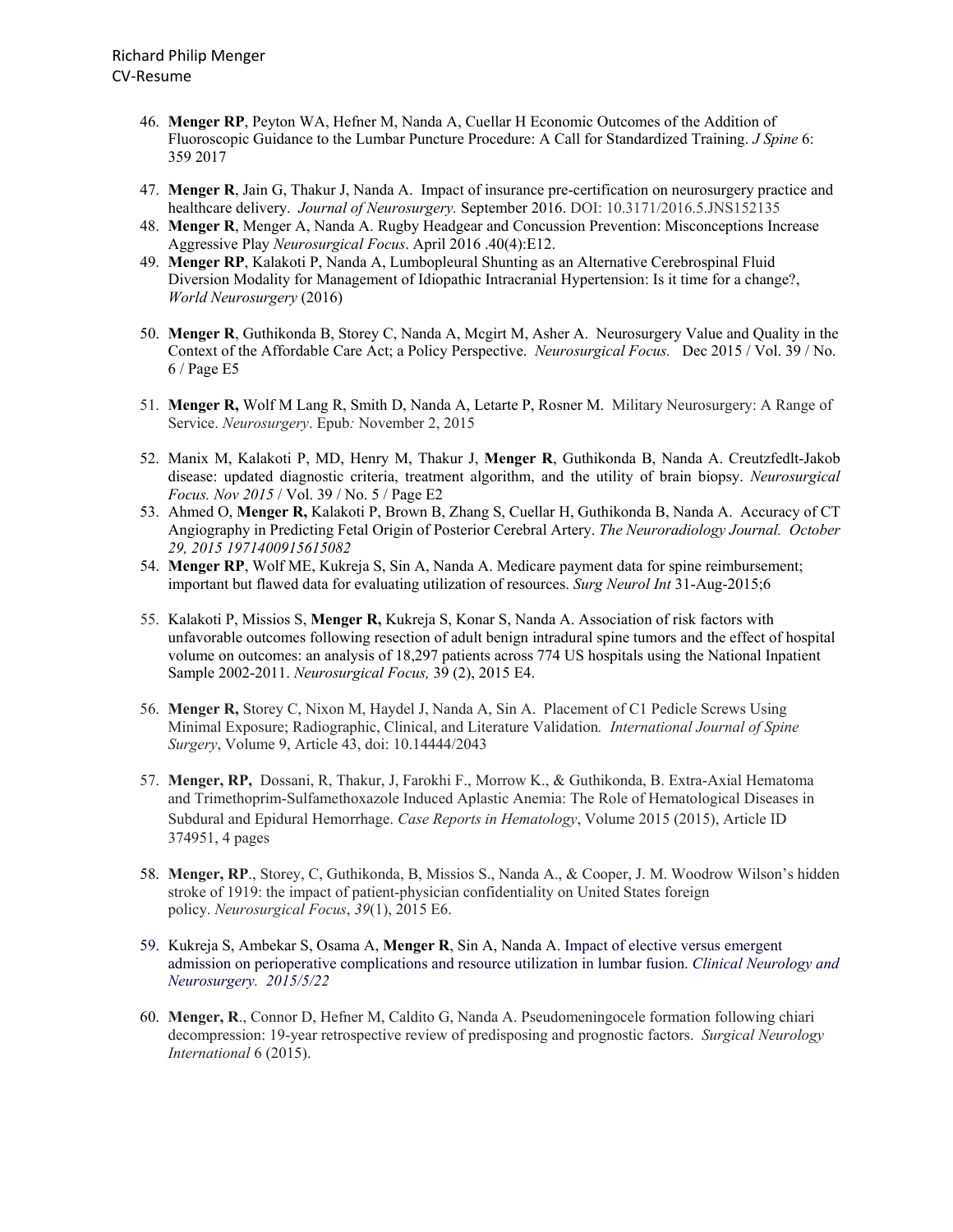- 61. Storey C, **Menger R**, Hefner M, Keating P, Ahmed O, Guthikonda B. Unilateral acute closed-angle glaucoma after elective lumbar surgery reveals multiple intracranial aneurysms. A case report and discussion on workup of differential diagnoses. *World Neurosurgery.* 2015/5/7.
- 62. Ahmed O, **Menger R,** Zhang S, Storey C, Kukreja S, Guthikonda B. Sacral Nerve Hemangiopericytoma: A Rare Case and Review of the Literature *Cancer and Clinical Oncology*, Vol. 4, No. 1, 2015
- 63. Descartin KS, **Menger RP**, Watkins, SD. & Center, J. S. Application of Advances in Telemedicine for Long-Duration Space Flight. National Air and Space Administration. Technical Publication. NASA/TM-2015-218562
- 64. **Menger R**, Connor D, Sonig A, Smith E, Guthikonda B, Nanda A. A Comparison of Lumboperitoneal and Ventriculoperitoneal Shunting for Idiopathic Intracranial Hypertension: an Analysis of Economic Impact and Complications Using the Nationwide Inpatient Sample. *Neurosurgical Focus* 37.5 (2014): E4.
- 65. Zhang S, Thakur J, Khan I, **Menger R,** Guthikonda B, Smith, D, Nanda A. Anterior Stabilization for Unstable Traumatic Thoracic and Lumbar Spine Burst Fractures. *Clinical Neurology and Neurosurgery.* 2015 Mar;130: 86-90
- 66. **Menger R,** Telford G, Kim PK, Bergey M, Foreman JF, Sarani B, Pascual J, Reilly PM, Schwab CW, Sims CA. Complications Following Thoracic Trauma Managed with Tube Thoracostomy. *Injury*.2012 Jan;43(1):46-50.

## **Non-peer Reviewed Publications:**

- 1. **Menger R** (2021, Aug 23) A Better Way to Encourage Vaccination. *Wall Street Journal* Op-ed.
- 2. **Menger R** (2021, Jul 21) Bipartisan Bill Would Improve Medicare Patients' Access to Care*. The American Spectator.* Op-ed
- 3. **Menger R** (2021, Mar-Apr) I Wish I Knew Then What I Know Now. Spineline. Article
- 4. **Menger R** (2021, Apr 29) Medicare for All, Surgery for Some. *The American Spectator.* Op-ed.
- 5. **Menger R**, DiGorgio A (2021, Apr 1) Overlapping Surgery: A Safe and Smart Way to Fix COVID-Related Backlogs. *The American Spectator*. Op-ed
- 6. **Menger R** (2021, Feb 7) A Neurosurgeon's View on Cancel Culture and Virtue Signaling. *The Foundation for Economic Education.* Op-ed.
- 7. **Menger R** (2021, Jan 14). Streamlining the Process of Prior Authorization for Medical and Surgical Procedures. *The Hill:* Op-ed
- 8. DiGiorgio A, Nathan J, **Menger RP**. In Reply to the Letter to the Editor Regarding "Finding Our Voice…" *World Neurosurgery*
- 9. **Menger R** (2020, Jun 30) "COVID-19's Greatest Trick" *al.com.* Op-ed
- 10. Singer J, **Menger R** (2020, May 29) "Coronavirus Shows the Folly of Medical Licensing Laws" *National Review*. Op-ed
- 11. Unattributed (2020, May 25) "Providing Comfort and Mercy; The Military's Coronavirus Response" *Neurosurgery blog.* Op-ed
- 12. **Menger R**, Karas C (2020, Apr 30) "The Essential Need for Elective Surgery" *The American Spectator*. Op-ed.
- 13. **Menger R** (2020, Apr 4) "Don't let the Coronavirus Create Generational Warfare; Act Rationally" *Foundation for Economic Education*. Op-ed
- 14. Volpe, K, (Reviewed by **Menger R**), (2019, Aug 8). How Disc Herniation Changed the History of the Apollo 11 Spaceflight. *SpineUniverse*. Featured article.
- 15. Volpe, K, (Reviewed by **Menger R**), (2019, Aug 6). How Cervical Myelopathy Led to Michael Collins' Placement on Apollo 11. *SpineUniverse*. Professional Article
- 16. **Menger R,** Menger A. "Did Georgetown Students Really Vote…?" (2019, Apr 23). *The Foundation for Economic Education*. Op-ed
- 17. **Menger R,** "Kirsten Gillibrand is Going to Tell Physicians How to Prescribe Medication "(2019, Apr 3). *The Foundation for Economic Education*. Op-ed (adapted for FEE)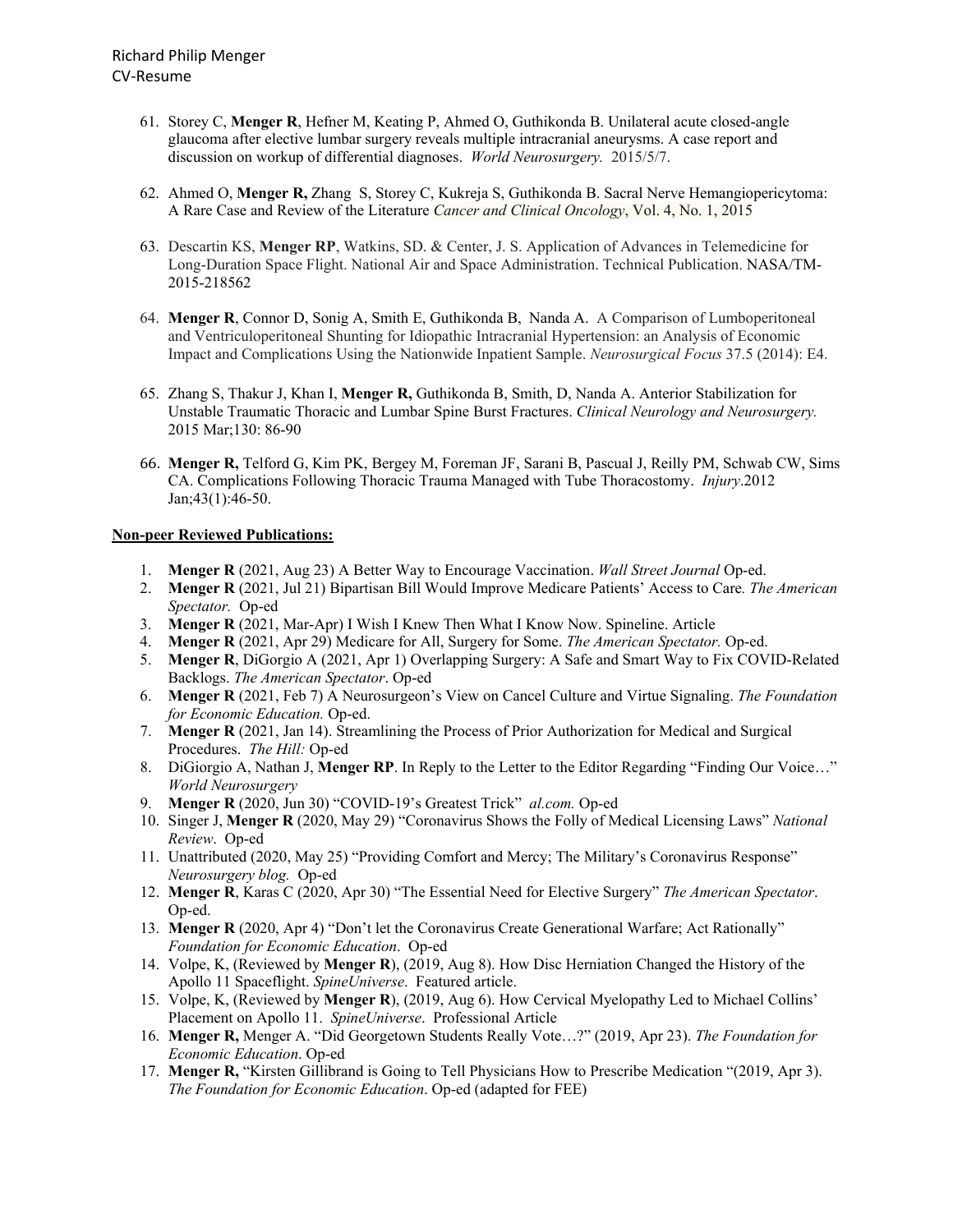- 18. **Menger R,** "Federal Government to Decide Prescriptions?" (2019, Mar 25) *Being Libertarian.* Featured Article
- 19. **Menger R** " Why the Feds Will Eventually Force Physicians Into Government-Run Health Care" (2019, Feb 20) *The Foundation for Economic Education*. Op-ed.
- 20. **Menger R** "The Insurer Will See You Now" (2018, Sep 4). *Wall Street Journal*. US edition; Editorial Commentary
- 21. **Menger R** "Augmenting the Training in Medical Specialties Accession Program." (2018, Aug 13). *Ready to Win*, United States Navy Reserve. Call to Action.
- 22. **Menger R** " A Surgical Practice Worth Keeping." (2018, June 6). *The Weekly Standard*. Op-ed.
- 23. Low J, **Menger R,** Mundis G. Disruptive Innovation The Role of the Hospital. (2018, Nov 7) *Andreessen Horowitz Blog.*
- 24. **Menger R** "Lessons for those waiting on Ivy League acceptances" (2018, Apr 6) *The Washington Examiner*. Op-ed.
- 25. **Menger R,** "Anthem insurance wants your eye surgeon to also be your anesthesiologist" (2018, Mar 2) *The Hill.* Op-ed.
- 26. **Menger R.** "Imagine Your Surgeon Wasn't Allowed to Train Enough" (2018, Feb 8) *The Weekly Standard*. Op-ed (adapted from FEE)
- 27. **Menger R.** "Republicans Still Have an Opportunity for Free-Market Healthcare Reform in 2018" (2018, Jan 8) *The Weekly Standard*. Op-ed (adapted from FEE)
- 28. **Menger R.** "Expanding Medicaid Won't Save Obamacare" (2018, Jan 2) *The Foundation for Economic Education*. Op-ed.
- 29. **Menger R.** "Obamacare…" 2017 (2017, Jul 6). *The Federalist.* Op-Ed
- 30. **Menger R.** "The Costs of Banning Simultaneous Surgery" (2016, Dec 23) *Forbes.* Op-Ed.
- 31. **Menger R** "How a Rule to Reduce Fatigue Made Neurosurgery Less Safe" (2016, July 1) *The Foundation for Economic Education*. Op-ed
- 32. **Menger R.** "Why the Harvard Attack on Single-Sex Clubs is So Dangerous" (2016, May 16) *The Weekly Standard.* Op-ed.
- 33. **Menger R. "**Getting Military Surgeons the Practice They Need to Stay Sharp" (2016, March 12). *Wall Street Journal.* US edition: Op-Ed.
- 34. **Menger R**, Nanda A, Frist W. "An Application of Strategic Health Diplomacy in Latin America and the Caribbean: The U.S. Southern Command. *Harvard Kennedy Review*. (2016, Feb 3). Featured Article.
- 35. **Menger R,** Taylor S. "The Impact of Hospital Mergers on Neurosurgery Value: Economic Evaluation" (2016, April) *AANS: Inside Neurosurgeon.* Article.
- 36. **Menger R.** Neely J**. "**Should We Promote Navy Reserve Doctors ?" (2015, Oct 10). *Navy Times.* Special Contributor to Military Times: Op-ed
- 37. **Menger R. "**Don't Treat Doctors Like Exchangeable Commodities." (2013, December 26). *Wall Street Journal*, US ed. Opinion; Letter to the Editor.
- 38. **Menger R. "**Columnist's Position on ROTC Program Misguided (2007, April 12). *Cornell Daily Sun*, Opinion; Letter to the Editor.

#### **Book Chapters:**

- 1. **Menger R,** Kim HJ, Vitale M. Spine Safety: Optimum Integration of Technology. Value Based Approaches to Spine Care. Springer
- 2. **Menger R**, Wang K, Polly D, Vitale M. *Risk Severity Scores in Spine Surgery.* Wolters Kluwer Health
- 3. Kim D, **Menger RP.** Fracture, Cervical C1. *StatPearls.* StatPearls Publishing
- 4. Kim D, **Menger RP.** Spine Sagittal Balance. *StatPearls.* StatPearls Publishing
- 5. Storey C, **Menger R**, LeFever F, Boop F. Development of Health Care Policy and Neurosurgery in Washington DC. Chapter 16. *The Business, Policy, and Economics of Neurosurgery.* Lulu Press Inc.
- 6. Batura N, **Menger R.** Thinking Like an Economist. Chapter 19. *The Business, Policy, and Economics of Neurosurgery.* Lulu Press Inc.
- 7. Low J, **Menger R**, Mundis G. Disruptive Innovation: The Role of Hospitals, Integration, and the Value Added Process. Chapter 25. *The Business, Policy, and Economics of Neurosurgery.* Lulu Press Inc.
- 8. **Menger R**. Single-Payer and Free-Market Health Care; Economic and Philosophical Evaluations. Chapter 26. *The Business, Policy, and Economics of Neurosurgery.* Lulu Press Inc.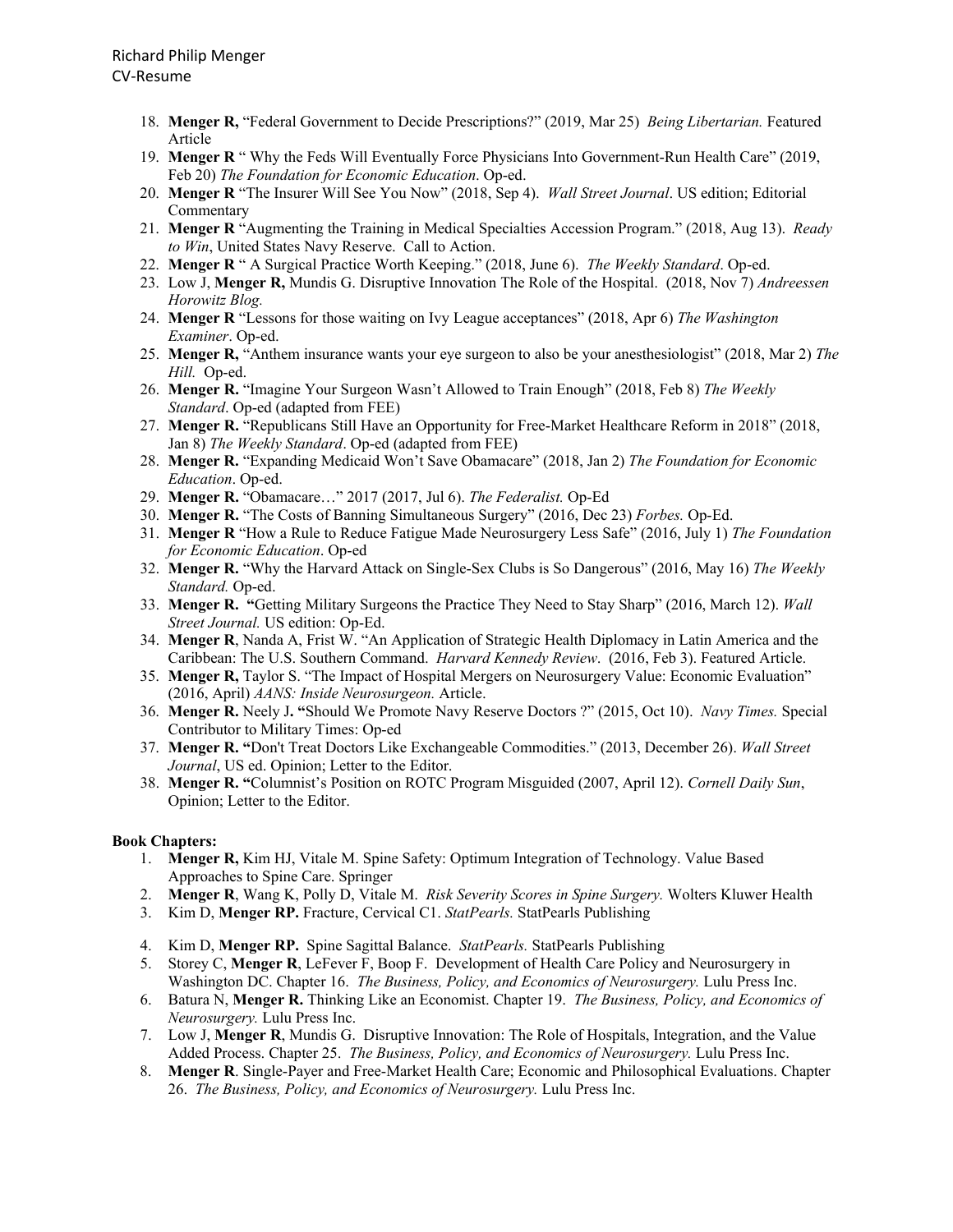- 9. Lefever D, **Menger R**, Scoliosis, Infantile and Juvenile. *StatPearls*. StatPearls Publishing, Treasure Island, FL
- 10. Lefever D, **Menger R**. Fracture, Hangman's. *StatPearls.* StatPearls Publishing, Treasure Island, FL
- 11. **Menger RP,** Bryan JH. Osteotomy, Spine. StatPearls. StatPearls Publishing, Treasure Island, FL
- 12. **Menger RP,** Sin A. Adolescent and Idiopathic Scoliosis. *StatPearls*. StatPearls Publishing, Treasure Island FL
- 13. **Menger RP,** Notarianni C**.** Klippel Feil Syndrome. *StatPearls*. StatPearls Publishing, Treasure Island, FL
- 14. **Menger RP**, Notarianni C. Fracture, Cervical C2. *StatPearls.* StatPearls Publishing, Treasure Island, FL
- 15. Wolf ME, **Menger RP**, Ahmed O, Sherkat S, Kateb B. Intraoperative Infrared. *Neurophotonics and Brain Mapping*

### **Conference/Educational Proceedings**

## **Oral Presentation:**

#### *\*Cancelled or modified virtual for COVID-19*

- 1. **Menger R** "Spine Complications: the Most Brutal of Teachers" USA Department of Orthopedic Surgery Grand Rounds, August 27, 2021
- 2. **Menger R**. Spinal Deformity for the Radiologist. USA Department of Radiology Educational Series. April 30, 2021
- 3. **Menger R** Non-operative Strategies in Early Onset Scoliosis. Invited International Virtual Presentation. Annual Meeting Pakistan Spine Society, April 30, 2021. Pakistan.
- 4. **Menger R.** Operational Back Pain. United States Navy Operational Medicine Course. Camp Lejeune NC, Jun 6, 2021
- 5. **Menger R,** Neurological Manifestations of COVID; Deployment Lessons. Neurology Grand Rounds, University of South Alabama, AL. Jul 2020.
- 6. **Menger R,** COVID-19 Deployment Neurological Manifestations. Navy Hospital Portsmouth Grand Rounds, June 2020, Portsmouth, VA (virtual)
- 7. **Menger R,** Neurological Manifestations of COVID-19; the NMST Experience. Massachusetts General Hospital Neurosurgery Grand Rounds, May 2020, Boston MA (virtual)
- 8. \*Lin J, Osorio J, Baum G, **Menger R**, Reid P, Dyrszka M, Amorosa L, Sardar ZA, Mandigo C, Angevine P, Kelly M, Cerpa M, Lenke LG. New Modular Classification of Adult Idiopathic Scoliosis as an Extension of the Lenke Classification of Adolescent Idiopathic Scoliosis. 27th International Meeting on Advanced Spine Techniques (IMAST), April 1-4, 2020, Athens,Greece
- 9. **\*Menger R**, Park P, Marciano G, Bixby E, Cerpa M, Price D, Rote B, Vitale M, Lenke LG.Ambulatory Capacity Following Fusion to the Pelvis in Pediatric Spinal Deformity Patients. Global Spine Congress (GSC) May 20-23, 2020 , Rio de Janeiro, Brazil
- 10. \*Cerpa M, Baum G, Leung E, Osorio J, Morr R, **Menger R,** Vulapalli M, Lee N, Park P, Mathew J, Ha A, Sardar Z, Lenke LG.Optimal Intraoperative Fluid Management in Adult Spinal Deformity Correction Surgery.Global Spine Congress (GSC) May 20-23, 2020 , Rio de Janeiro, Brazil
- 11. \*Baum G, Cerpa M, Lin J, **Menger R**, Morr S, Osotio J, Leing E, Vulapalli M, Sardar Z, Riew KD, Lehman RA, Lenke LG. The Posterior Skull to Upper Instrumentation Line (PSUIL): A Novel, Immediate Postoperative Predictor for Proximal Junctional Kyphosis in Spinal Deformity Surgery. Global Spine Congress (GSC) May 20-23, 2020 , Rio de Janeiro, Brazil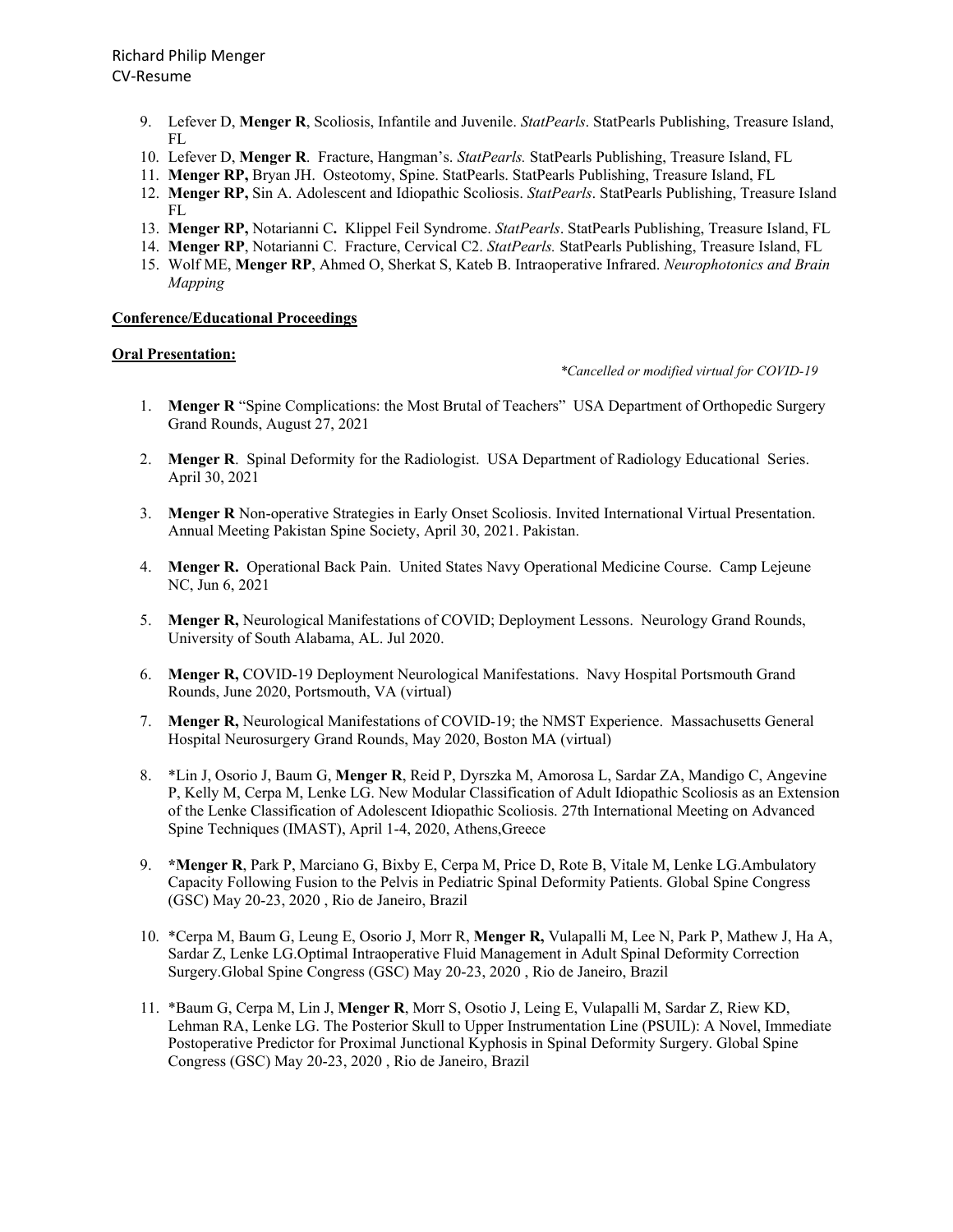- 12. \*Baum G, Cerpa M, Sielatycki J, Thuet E, Lin J, **Menger R**, Morr S, Osorio J, Lehman RA, Lenke LG. Clinical Utility of a Spinal Cord Shape Classification System (SCSCS) in Spinal Deformity Surgery. Global Spine Congress (GSC) May 20-23, 2020 , Rio de Janeiro, Brazil
- 13. \*Morr S, Cerpa M, Osorio J, Lin J, Baum G, Sardar Z, **Menger R**, Lehman RA, Lawrence LG.C2-SVA: When Angles are too Complicated and the X-Ray is too Small. Global Spine Congress (GSC) May 20-23, 2020 , Rio de Janeiro, Brazil
- 14. **\*Menger R**, Park P, Konigsberg M, Lenke LG, Vitale M.Choice of Lowest Instrumented Vertebra in Adolescent Idiopathic Scoliosis: Discordance in Stable Sagittal Vertebra and Coronal Last Touched Vertebra. Global Spine Congress (GSC) May 20-23, 2020 , Rio de Janeiro, Brazil
- 15. \*Baum G, Cerpa M, Lin J, **Menger R**, Morr S, Osorio J, Fernandes F, Kang KC, Kim H, Lin W, Liu X, Shah S, Tang S, Lie Z, Lehman RA, Lenke LG. Left or Right, I Just Don't Know!: Weak Agreement Between Preoperative Clinical Pictures and X-Rays for Determination of Shoulder Balance and UIV Selection in Adult Idiopathic Scoliosis. Global Spine Congress (GSC) May 20-23, 2020 , Rio de Janeiro, Brazil
- 16. \*Baum G, Ha A, Cerpa M, Lin J, Osorio J, **Menger R**, Morr S, Leung E, Lehman RA, Zeeshan S, Lenke LG.Does the Global Alignment and Proportion Score Overestimate Mechanical Complications After Adult Spinal Deformity Correction? Global Spine Congress (GSC) May 20-23, 2020 , Rio de Janeiro, Brazil
- 17. **Menger R**, (2020 Mar). LeFever D, Robbins W, Mundell B, Bell R. Analysis of Factors and Conditions Influencing Military Neurosurgery Recruitment. Rapid Fire Oral Presentation, Annual Meeting Southern Neurosurgery Society: Scottsdale, AZ.
- 18. Kim D, Prevost M, Templeton K, Foster F, **Menger R**, Martino A, Rusyniak G. (Feb, 2020) Outcomes Following Occipital-cervical Fusion for Complex Spine Trauma: Optimal Fusion Angle and Construct Design Critical to Prevent Dysphagia and Revision Surgery. Spine Base to Summit Course, Vail, CO 2020
- 19. Osorio J, Baum G, Morr S, **Menger R**, Reid P, Riew KD. (Oct 2019) Is Obtaining a CT Prior to Anterior Cervical Disc Arthroplasty (ACDA) Necessary? The Results of Surgeons Predicting ACDA Candidacy from MRIs and X-Rays Alone. Oral Presentation. Congress of Neurological Surgeons Annual Meeting: San Francisco, CA
- 20. Lin JD, **Menger RP**, Cerpa M, Baum GR, Morr S ,Lenke LG. Avoiding Challenging and Potentially Dangerous Pedicle Screws: Leaving out the Proximal Thoracic Concave Apical Screw(s) in Adolescent Idiopathic Scoliosis (AIS). 26th International Meeting on Advanced Spine Techniques (IMAST), July 17- 20, 2019, Amsterdam, the Netherlands.
- 21. Osorio JA, Lin JD, **Menger RP**, Cerpa M, Baum GR, Morr S, Lenke LG. Leaving Screw Out In PT Curve In AIS. 26th International Meeting on Advanced Spine Techniques (IMAST), July 17-20, 2019, Amsterdam, the Netherlands.
- 22. Baum GR, Ha A,Cerpa M, Lin JD, Osorio JA, **Menger RP**, Morr S, Leung E, Lehman RA, Sardar ZM, Lenke LG .Does the Global Alignment and Proportion Score Overestimate Mechanical Complications after Adult Spinal Deformity Correction. 54th Annual Meeting September 18-21, 2019, Montréal, Canada
- 23. Kalakoti P, **Menger R**, Hendrickson N, Shamrock A, Eisenberg J, Saifi C, Sciubba D, Schmidt M, Pugely A. (2019. Sep) "Forecasting spinal deformity health care burden and operative utilization in the Untied States From 2015-2040: an epidemiological-based autoregressive integrated moving average (ARIMA) computational modeling." North American Spine Society Annual Meeting: Chicago, IL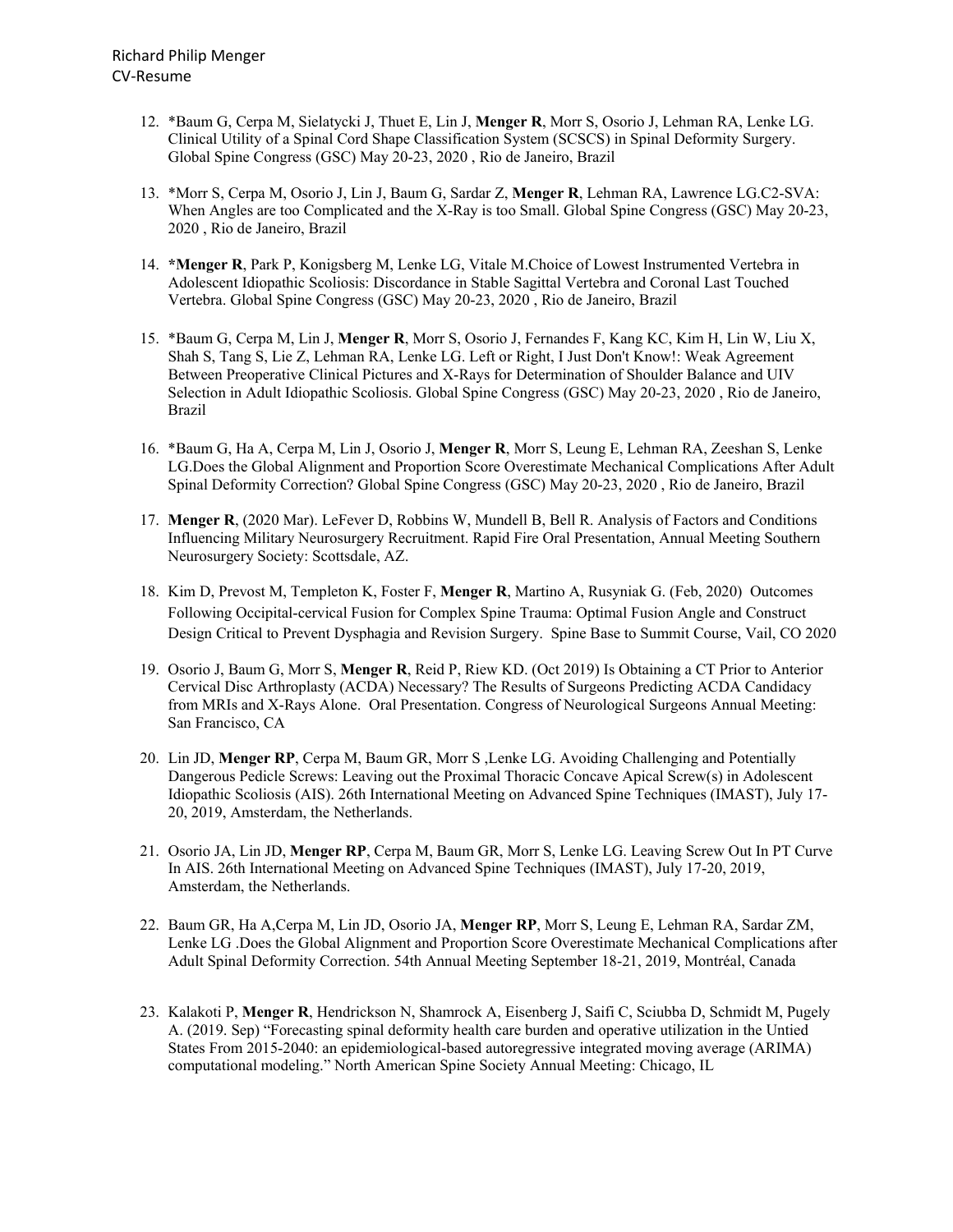- 24. Kelly P, **Menger R**, Fernando S, Wolf M, Martino A (2019, Apr). "Rear Admiral (Astronaut) Alan Shepard-Meniere's Disease and the Race to the Moon. American Association of Neurological Surgeons Annual Meeting: San Diego, CA.
- 25. **Menger R** "Fundamental of Pediatric Spinal Deformity." (Jan 2019) Department of Orthopedic Surgery, Resident Core Curriculum Conference, Columbia University Medical Center, New York, NY
- 26. Kalakoti P, Pugely A, Sciubba D, Sharma K, Madhaven K, **Menger R,** McGirt M, Nanda A, Sun H. (2018, Sep) Understanding Anxiety and Depression when Performing Spine Surgery: Impact of Psychiatric Comorbidities on Short-term Outcomes Following Intervention for Lumbar Degenerative Disc Disease. North American Spinal Society Annual Meeting: Los Angeles, CA.
- 27. **Menger R**, Lower Back Pain for the Navy Sailor. Health Promotions Lecture Series. Naval Operational Support Center, New York, NY. OHSU Portsmouth Detachment A (2018, Aug)
- 28. **Menger, R**, Mundell, B, Robbins J, Letarte P, Bell R. (2018, Apr) The Privilege and Impact of Service; Reserve Military Neurosurgery. Council of State Neurosurgical Society Annual Meeting Plenary Session: New Orleans, LA.
- 29. **Menger R**, LeFever D, Robbins W, Bell R. (2018, Jan.) Factors Influencing Military Recruitment of Neurosurgeons. Louisiana State Neurosurgical Society Annual Meeting: Shreveport, LA
- 30. Hefner M, **Menger R,** Sin A. (2018, Jan.) Pediatric Minimally Invasive Spine Surgery. Louisiana State Neurosurgical Society Annual Meeting: Shreveport, LA
- 31. **Menger R**, Barry J. Nanda, A. (2018, Jan) Neurosurgical Political Involvement. Louisiana State Neurosurgical Society Annual Meeting: Shreveport, LA
- 32. **Menger R**, Kalakoti P, Pugely A, Nanda A, Sin A. (2018, Jan.) Adolescent idiopathic scoliosis: risk factors for complications and the effect of hospital volumes on outcomes. Louisiana State Neurosurgical Society Annual Meeting: Shreveport, LA
- 33. **Menger R**, Robbins W, Bell R**.** (2018, Jan.) Military Neurosurgery: Socioeconomic Perspectives. Louisiana State Neurosurgical Society Annual Meeting: Shreveport, LA.
- 34. **Menger R**, Robbins W, Bell R**.** (2017, Apr.) Military Neurosurgery Socioeconomic Data; Benefits, Challenges,and Opportunities. American Association of Neurological Surgeons: Los Angeles, CA.
- 35. **Menger R**, Hefner M, Sin A. (2017, Feb.) Pediatric Minimally Invasive Spine Surgery in the Pediatric Population; a Case Series. Joint Spine Section Meeting: Las Vegas, NV.
- 36. **Menger R**, Jain G, Thakur J, Nanda A (2017, Jan.). Impact of insurance pre-certification on neurosurgery practice and healthcare delivery. Louisiana State Neurosurgical Society Annual Meeting: New Orleans, LA.
- 37. **Menger R**, Robbins W, Bell R**.** (2016, Sep.) Military Neurosurgery Socioeconomic Data. Council of State Neurosurgical Society Annual Meeting Plenary Session: San Diego, CA
- 38. **Menger R**, Robbins W, Bell R**.** (2016, Sep.) Military Neurosurgery; Action and Response to Survey Data. CNS/AANS Joint Military Committee: San Diego,CA.
- 39. **Menger R**, Pennicooke B, et al. (2016, Apr.) Estimating the Value of a Neurosurgeon, Medical Director Ad-hoc Committee Survey Results. Council of State Neurosurgical Society Annual Meeting Plenary Session: Chicago, IL.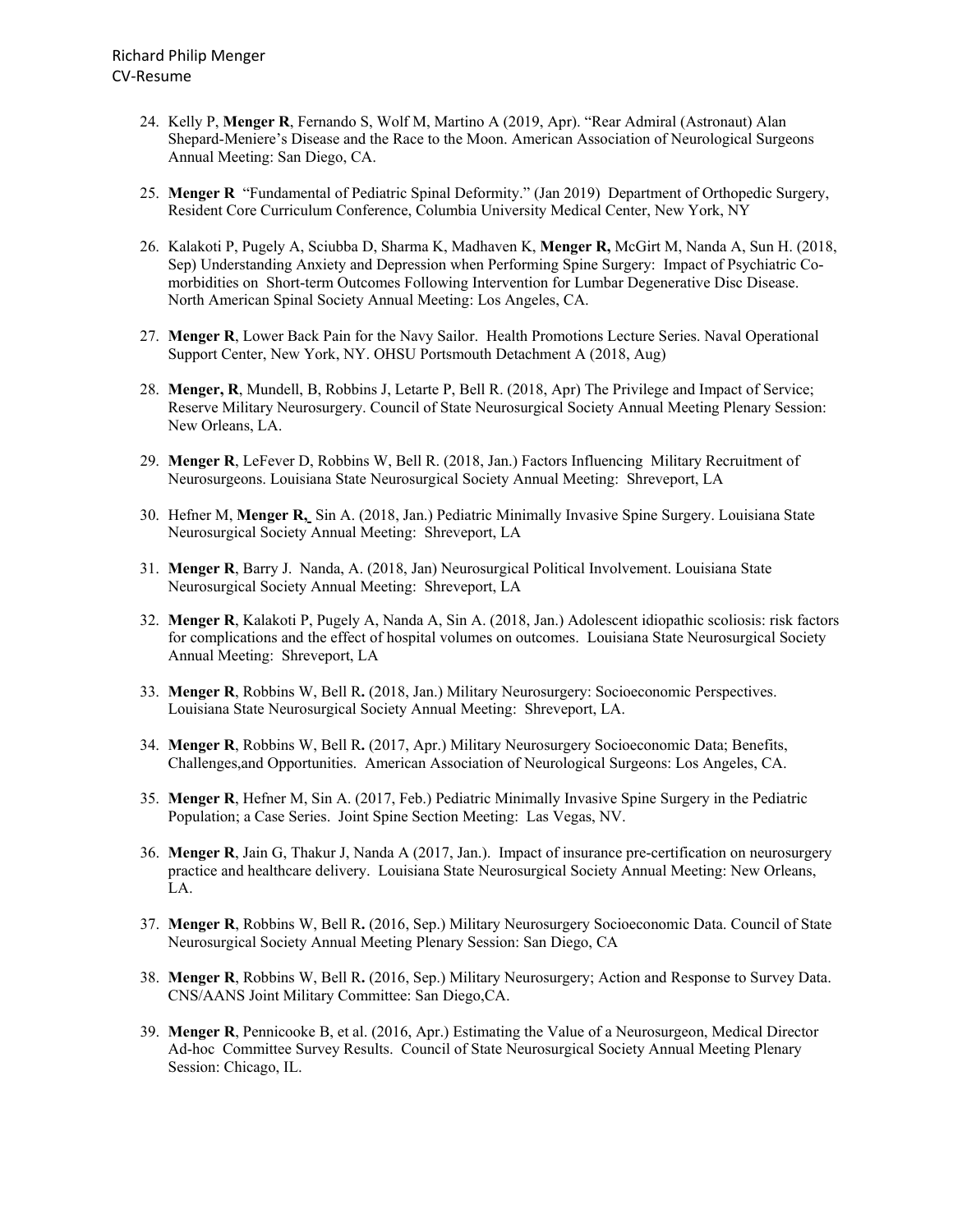- 40. Wolf M, **Menger R**, Nanda A. (2015, Mar.) Common Pathways In Brain Injury: Decompression Injury, Cerebral Artery Air Embolism, Brain Inflammation, and Trauma. 12th Annual World Congress of the Society of Brain Mapping. Los Angeles, CA.
- 41. **Menger R,** Wolf M, Nanda A, Wilden J. (2015, Sep.) A Critical Analysis of the Medicare Reimbursements Trends Among Neurosurgeons in Louisiana. Council of State Neurological Societies Neurosurgical Forum. Annual Meeting. Congress of Neurological Surgeons, New Orleans, LA.
- 42. **Menger R,** Storey C, Nixon M, Haydel J, Nanda A, Sin A. (2015 Mar.) Placement of C1 Pedicle Screws Using Minimal Exposure; Radiographic, Clinical, and Literature Validation. Oral Presentation, Annual Meeting Southern Neurosurgery Society: Naples, FL.
- 43. **Menger R,** Wolf M, Nanda A, Wilden J. (2015, Jan.) An Analysis of Medicare Reimbursements to Neurosurgeons in Louisiana. Oral Presentation, 2015 Louisiana State Neurosurgery Society Academic Meeting: New Orleans, LA.
- 44. Ahmed O, **Menger R,** Brown B, Kalakoti P, Zhang S, Nanda A, Guthikonda B, Cuellar H. (2015, Feb.) Accuracy of CT Angiography in Predicting Fetal Origin of Posterior Cerebral Artery. Oral Presentation, 2015 North American Skull Base Society Annual Meeting: Tampa, FL
- 45. Ahmed O, Smith E, Storey C, **Menger R,** Hefner M, Mehta V, Nanda A, Cuellar H, Guthikonda B. (2015, Feb.) Anatomic Variations of Acromegalic Patients in Transphenoidal Surgery. Oral Presentation, 2015 North American Skull Base Society Annual Meeting: Tampa, FL
- 46. Thakur J, Ahmed O, Hanif R, **Menger R,** Nanda, A. (2014, Oct.) Historical Travel Down the Intracranial Aneurysm Clip: Is 'Necessity, the Mother of Invention' Applicable Anymore? Oral Neurosurgical Forum Presentation, Congress of Neurological Surgeons: Boston, MA.
- 47. Thakur J, Hefner M, **Menger R,** Hanif R, Nanda A.(2014, Apr.) From Galen to 'Gasserian' Ganglion: The Revelation of Mislabeled 'Third & Fourth Nerve' to the Unlocking of 'Gasserian'-'Meckel' Complex*.* Oral Presentation, Annual Meeting American Association of Neurological Surgeons: San Francisco, CA.
- 48. **Menger R,** Menger A, Nanda A. (2014, Feb.) Misconceptions About Rugby Headgear and Concussion Prevention: a Call For Education, Evaluation, and a Cultural Shift. Oral Presentation, Annual Meeting Southern Neurosurgery Society: San Juan, PR.
- 49. **Menger R,** Menger A, Nanda A. (2014, Jan.) Misconceptions About Rugby Headgear and Concussion Prevention: Initial Data. Oral Presentation, Louisiana State Neurosurgery Society Academic Meeting: Baton Rouge, LA.
- 50. **Menger R**, Sonig A, Nanda A. (2013, Jan.)Morbidity and Mortality in Patients with Nonaneurysmal Subarachnoid Hemorrhage. Oral Presentation, Louisiana State Neurosurgical Society Academic Meeting; New Orleans, LA.
- 51. **Menger R**, Connor D, Nanda A. (2012, Oct.) Pseudomeningocele Formation Following Chiari Decompression: Nineteen Year Retrospective Chart Review of Predisposing and Prognostic Factors*.*  Platform Presentation, Congress of Neurosurgery Annual Meeting: Chicago, IL.
- 52. **Menger R**. (2010, Nov.) Telemedicine: Adaptations for Long Duration Spaceflight. Oral Presentation, Wyle Laboratory/NASA Johnson Space Center Advanced Projects Division: Houston, TX.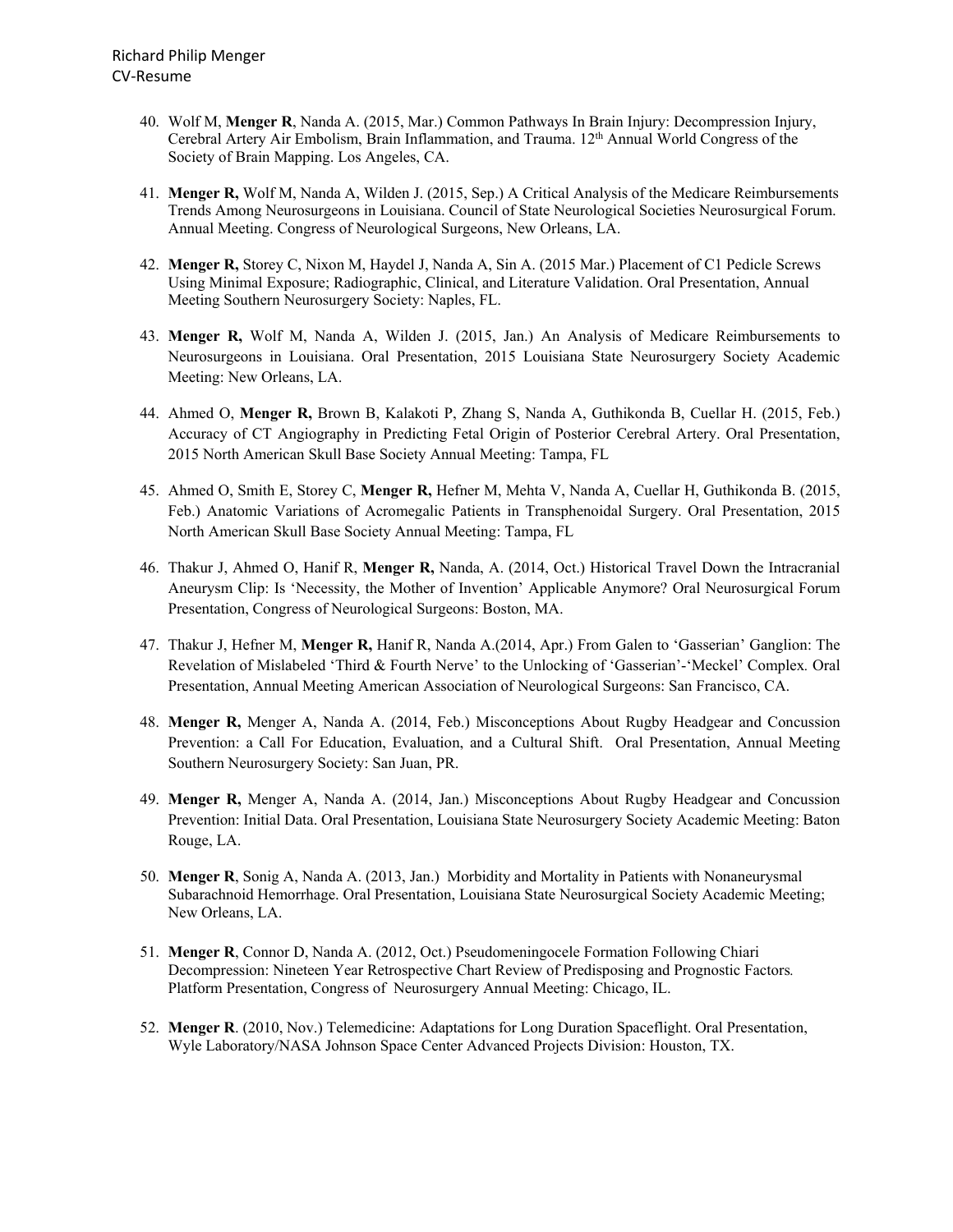- 53. **Menger R**, Telford G, Foreman J, Bergey M, Kim P, Sims C. (2010, Feb.) Risk Factors Associated with Chest Tube Management Complications in Trauma Patients. Oral Presentation, 5th Annual Academic Surgical Congress; San Antonio, TX.
- 54. **Menger R**, Telford G, Foreman J, Bergey M, Kim P, Sims C. (2008, Oct.) Chest Tube Management Algorithms: Does mechanism Affect Outcome? Oral Presentation, 12th Annual American College of Surgeons Pennsylvania Committee on Trauma: Harrisburg, PA.
- 55. **Menger R**, Telford G, Foreman J, Bergey M, Kim P, Sims C. (2008, Aug.) Chest Tube Management Decisions: Implementing Institutional Practice Guidelines. Hospital of the University of Pennsylvania Division of Traumatology, Surgical Critical Care, and Emergency Surgery Grand Rounds; Philadelphia, PA.

## **Poster Presentation:**

- 56. Rella, R. **Menger R.** Pediatric Spinal Deformity; who is driving the field?. USA Summer Medical Student Research Presentations, University of South Alabama, Mobile, AL.
- 57. **Menger R,** Beauchamp E, Alexiades N, Szpilka R, Anderson R. Cervical Traction Technique for Newborn Cervical Kyphosis. American Association of Neurological Surgeons, Annual Meeting, Virtual Poster Presentation, Apr 2020
- 58. **Menger R,** Shaw T, Bunch J, Barry J, Marciano G, Menger A, Martino A, Lenke L, Vitale M. Healthcare Lobbying, Political Action Committees, and Spine Surgery. American Association of Neurological Surgeons, Annual Meeting, Virtual Poster Presentation, Apr 2020
- 59. **Menger R,** Park P, Cerpa M, Bixby E, Marciano G, Roye D, Roye B, Vitale M, Lenke L. Changes of Pelvic Obliquity with Fusion to Pelvis in the Ambulatory Pediatric Patient. American Association of Neurological Surgeons, Annual Meeting, Virtual Poster Presentation, Apr 2020
- 60. **Menger R**, LeFever D, Mundell B, Robbins W, Letarte P, Bell R. The Impact of the Military Reserve Neurosurgeon (2018, Aug) Oral Poster, Military Health Systems Research Symposium: Kissimmee FL.
- 61. **Menger R**, Barry J, Nanda (2018, Apr) The Politics of Neurosurgery. Digital Poster, Annual Meeting American Association of Neurological Surgeons: New Orleans, LA.
- 62. **Menger, R**, Mundell, B, Robbins J, Letarte P, Bell R. (2018, Apr) The Privilege of Service; An Analysis of Current Active Duty and Reserve Military Neurosurgeons. Digital Poster, Annual Meeting American Association of Neurological Surgeons: New Orleans, LA.
- 63. **Menger R**, Barry J. Nanda, A. (2017, Oct) Neurosurgical Political Involvement; Participation, Finances, and Politics. Digital Poster, Annual Meeting Congress of Neurological Surgeons: Boston, MA
- 64. **Menger R**, Jain G, Thakur J, Nanda A. (2017, Apr) Impact of insurance pre-certification on neurosurgery practice and healthcare delivery. Digital Poster, Annual Meeting American Association of Neurological Surgeons: Los Angeles, CA.
- 65. **Menger R,** Storey C, Nanda A. (2016, Sep). Establishing Demand Inelasticity for Neurosurgery: Digital Poster, Annual Meeting Congress of Neurological Surgeons: San Diego, CA
- 66. **Menger R**, Pennicooke B, et al. (2016, Sep). Assessing the Value of a Neurosurgeon to a Hospital/Health System; a Survey by the CSNS Medical Director's Ad-Hoc Committee: Digital Poster, Annual Meeting Congress of Neurological Surgeons: San Diego, CA.
- 67. **Menger R**, Kalakoti P, Hanif R, Ahmed O, Nanda A, Guthikonda B. (2016, May) Fighting for Gun Safety from a Wheelchair; The Transformative Injury of James Brady: Digital Poster, Annual Meeting American Association of Neurological Surgeons: Chicago, IL.
- 68. **Menger, RP**., Storey, C, Guthikonda, B, Missios S., Nanda A., & Cooper, J. M. Woodrow Wilson's hidden stroke of 1919: the impact of patient-physician confidentiality on United States foreign policy: Digital Poster, Annual Meeting American Association of Neurological Surgeons: Chicago, IL.
- 69. **Menger R**, Wolf M Lang R, Smith D, Nanda A, Letarte P. (2015, Sep.) Military Neurosurgery: A Range of Service Options: Digital poster, Congress of Neurological Surgeons Annual Meeting: New Orleans, LA